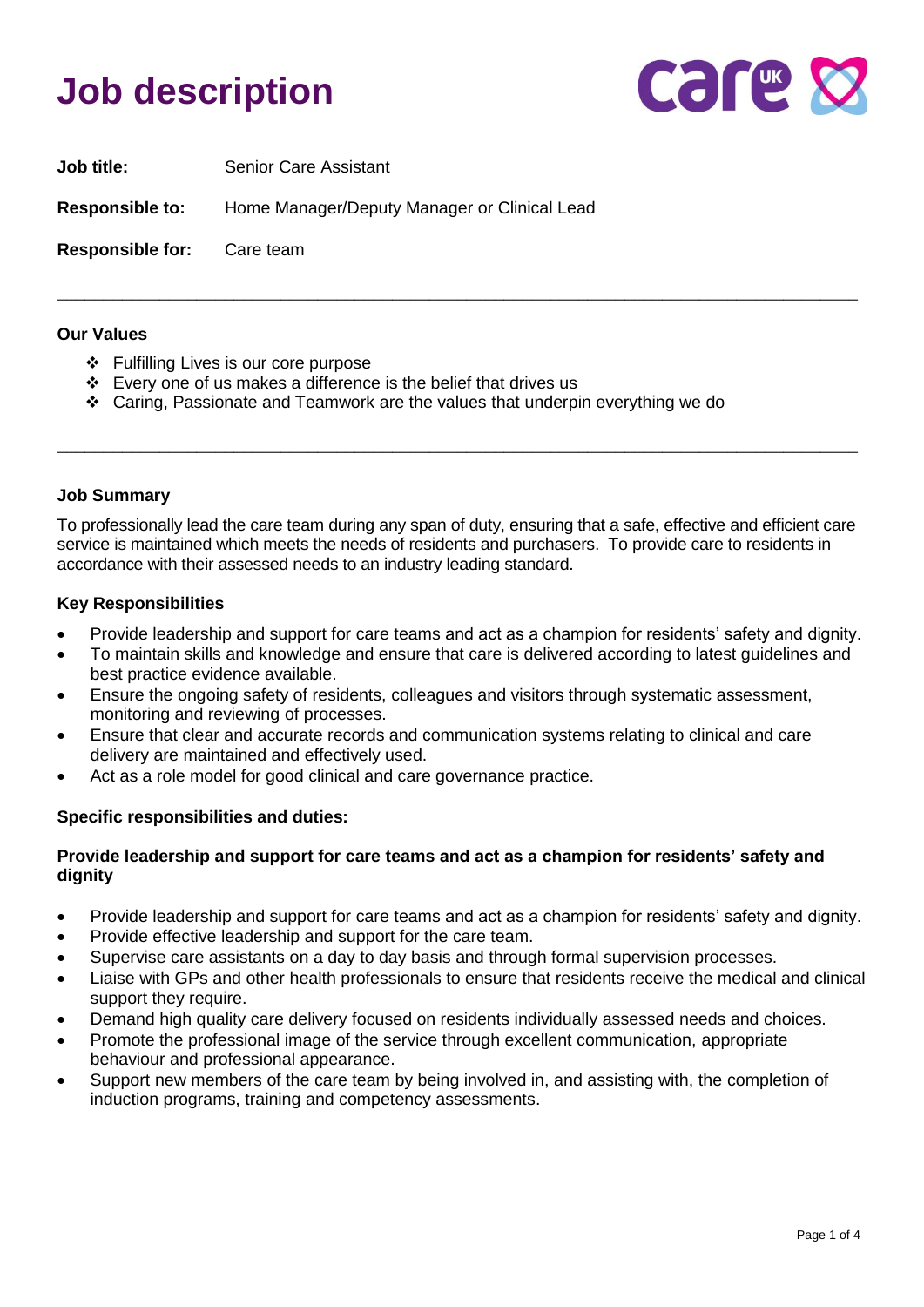#### **To maintain skills and knowledge and ensure that care is delivered according to latest guidelines and best practice evidence available**

- Maintain skills and keep up to date with clinical developments and best practice in areas relevant to care delivery in the home.
- Undertake training appropriate to your role and ensure learning is shared and transferred into practice.
- Review the daily delivery of care, including pressure area prevention, nutrition and infection prevention and control procedures. Ensure high standards of care delivery are maintained.
- To be responsible for the safe and appropriate management, administration and recording of medication, including controlled drugs and oxygen, in accordance with Care UK Policies and Procedures.
- Act at all times within your own skills and competence.
- Complete all statutory and mandatory training as required by the Company in order to fulfil your duties

### **Ensure the ongoing safety of residents, other colleagues and visitors through systematic assessment, monitoring and reviewing of processes**

- Conduct and document care and risk assessments and develop care plans related to the assessed needs and choices of individual residents.
- Ensure that areas of identified risk are appropriately monitored and outcomes recorded and acted upon e.g. fluid and nutrition charts, turning regimes, blood glucose monitoring.
- Report all accidents and incidents promptly in accordance with Care UK Policy. Ensure accident/incident reports are written clearly and concisely and that any remedial action or learning is incorporated into care delivery.
- Ensure that residents are encouraged and supported to remain as independent and active as possible. Promote the philosophy of activity based care.
- Ensure the safety and comfort of all residents, whilst encouraging a happy, homely atmosphere.
- Be knowledgeable about Safeguarding Vulnerable Adults Policies and Procedures and report any untoward events in accordance with Care UK and Local Authority requirements.
- Ensure that clinical equipment is maintained in a safe, clean and fully functional state. Report any equipment failures or damage to the home manager.
- Be responsible for the care and protection of residents' property.
- Maintain standards of infection control within the home and assist residents to maintain their own infection control needs.

### **Ensure that clear and accurate records and communication systems relating to clinical and care delivery are maintained and effectively used**

- Be aware of company policies and procedures and ensure requirements are incorporated into practice.
- Ensure effective and clearly documented handover systems are maintained to facilitate the effective transfer of information between staff and shifts.
- Attend and participate in team meetings as required by the Home Manager/Deputy Manager/Clinical Lead.
- Understand the requirements of the Mental Capacity Act (2005) and Deprivation of Liberty Safeguards (2008) in relation to consent and best interest decision making.
- Provide information to residents and relatives in relation to care delivery, being mindful of data protection and Caldicott requirements.
- Ensure high standard of record keeping are maintained in accordance with the Health and Social Care Act (2008) and Essential Standards of Quality and Safety (2010) and Company requirements.

# **Safeguarding of Vulnerable Adults / Mental Capacity Act**

To complete training on Safeguarding of Vulnerable Adults and the Mental Capacity Act and be able to understand and implement SVA and MHA policies and procedures taking responsibility for reporting any safeguarding concerns to the senior person on duty or on-call Regional Director.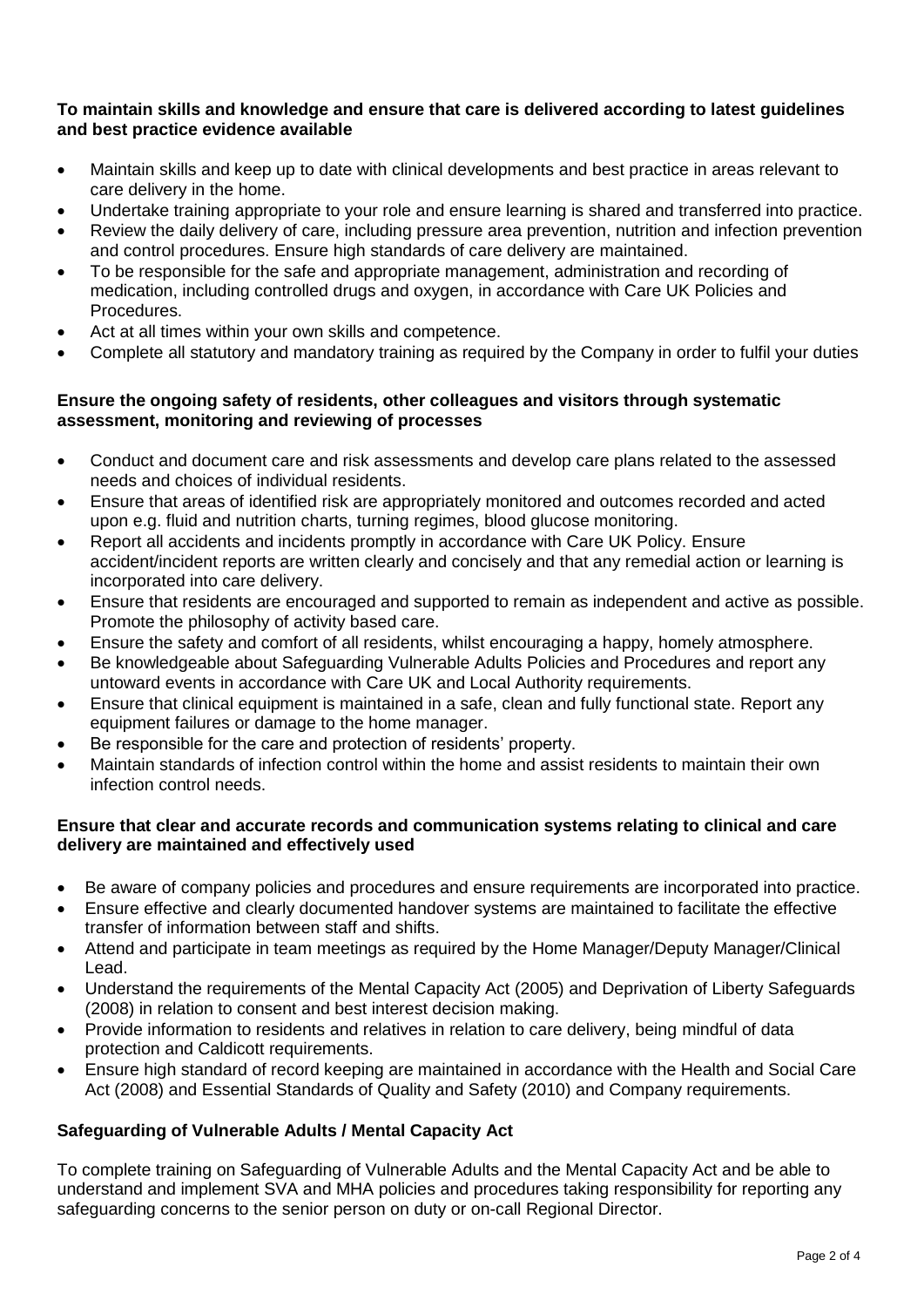# **Health and Safety**

As an employee of Care UK, the post holder has a duty under the Health and Safety at Work Act 1974, to:

- Take reasonable care of the health and safety of themselves and all other persons who may be affected by their acts or omissions at work.
- Co-operate with their employer to ensure compliance with Health and Safety legislation and the Health and Safety policies and procedures of the organisation, not intentionally or recklessly interfere with, or misuse, anything provided in the interests of health, safety, or welfare, in pursuance of any of the relevant statutory provisions.
- To ensure that adequate measures are taken to protect the health and safety of all staff including the maintenance and upkeep of a safe environment.

#### **Data Protection**

The post holder must at all times respect the confidentiality of information in line with the requirements of the Data Protection Act 2018 and the company's ISO27001 accreditation. This includes, if required to do so, obtain, process and/or use information held on a computer in a fair and lawful way, to hold data only for the specified registered purposes and to use or disclose data only to authorised persons or organisations as instructed.

- ❖ This list of duties and responsibilities is by not exhaustive and the post holder may be required to undertake other relevant and appropriate duties as reasonably required.
- $\div$  This job description is subject to regular review and appropriate modification.